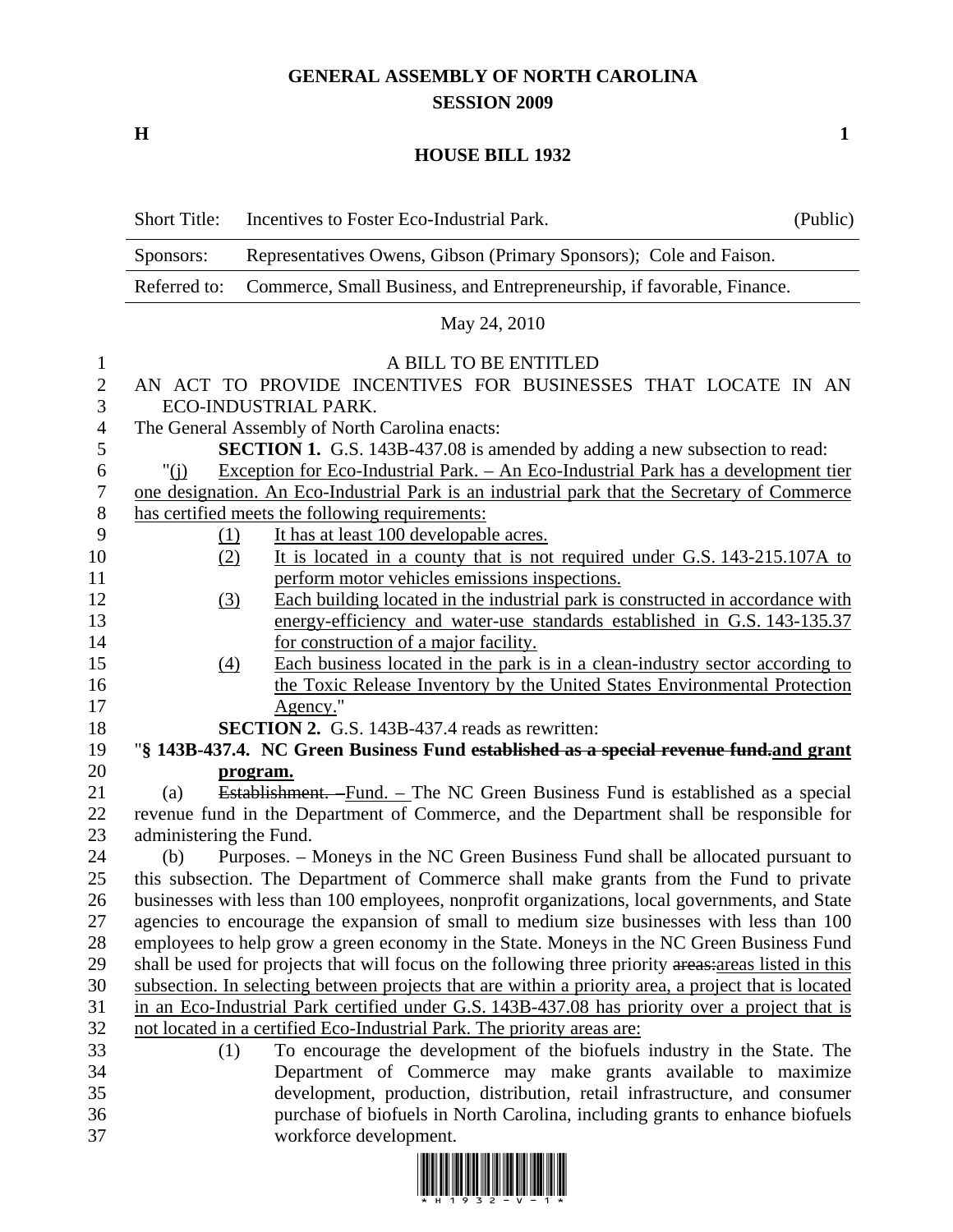|                                                                                        |                              | <b>General Assembly of North Carolina</b>                                                                                                                                                                                                                                                                                                                                                                                                                                                                                                                    | <b>Session 2009</b> |
|----------------------------------------------------------------------------------------|------------------------------|--------------------------------------------------------------------------------------------------------------------------------------------------------------------------------------------------------------------------------------------------------------------------------------------------------------------------------------------------------------------------------------------------------------------------------------------------------------------------------------------------------------------------------------------------------------|---------------------|
| $\mathbf{1}$<br>$\overline{2}$<br>3<br>$\overline{4}$<br>5<br>6<br>$\overline{7}$<br>8 | (2)                          | To encourage the development of the green building industry in the State.<br>The Department of Commerce may make grants available to assist in the<br>development and growth of a market for environmentally conscious and<br>energy efficient green building processes. Grants may support the<br>installation, certification, or distribution of green building materials; energy<br>audits; and marketing and sales of green building technology in North<br>Carolina, including grants to enhance workforce development for green<br>building processes. |                     |
| 9<br>10<br>11<br>12                                                                    | (3)                          | To attract and leverage private-sector investments and entrepreneurial<br>growth in environmentally conscious clean technology and renewable<br>energy products and businesses, including grants to enhance workforce<br>development in such businesses.                                                                                                                                                                                                                                                                                                     |                     |
| 13                                                                                     | (c)                          | Cap and Matching Funds. – The Department of Commerce may set a cap on a grant                                                                                                                                                                                                                                                                                                                                                                                                                                                                                |                     |
| 14                                                                                     |                              | from the NC Green Business Fund and may require a private business to provide matching                                                                                                                                                                                                                                                                                                                                                                                                                                                                       |                     |
| 15                                                                                     |                              | funds for a grant from the Fund. A grant to a project located in an Eco-Industrial Park certified                                                                                                                                                                                                                                                                                                                                                                                                                                                            |                     |
| 16                                                                                     |                              | under G.S. 143B-437.08 is not subject to a cap or a requirement to provide matching funds."                                                                                                                                                                                                                                                                                                                                                                                                                                                                  |                     |
| 17                                                                                     |                              | <b>SECTION 3.</b> G.S. 143B-437.52(b) reads as rewritten:                                                                                                                                                                                                                                                                                                                                                                                                                                                                                                    |                     |
| 18                                                                                     | " $(b)$                      | $Cap.$ Cap and Priority. – The maximum number of grants the Committee may                                                                                                                                                                                                                                                                                                                                                                                                                                                                                    |                     |
| 19                                                                                     |                              | award in each calendar year is 25. In selecting between applicants, a project that is located in an                                                                                                                                                                                                                                                                                                                                                                                                                                                          |                     |
| 20                                                                                     |                              | Eco-Industrial Park certified under G.S. 143B-437.08 has priority over a project that is not                                                                                                                                                                                                                                                                                                                                                                                                                                                                 |                     |
| 21                                                                                     |                              | located in a certified Eco-Industrial Park."                                                                                                                                                                                                                                                                                                                                                                                                                                                                                                                 |                     |
| 22                                                                                     |                              | <b>SECTION 4.</b> G.S. 105-129.16A $(c)(1)$ reads as rewritten:                                                                                                                                                                                                                                                                                                                                                                                                                                                                                              |                     |
| 23                                                                                     | " $(c)$                      | Ceilings. – The credit allowed by this section may not exceed the applicable ceilings                                                                                                                                                                                                                                                                                                                                                                                                                                                                        |                     |
| 24                                                                                     | provided in this subsection. |                                                                                                                                                                                                                                                                                                                                                                                                                                                                                                                                                              |                     |
| 25<br>26<br>27                                                                         | (1)                          | Nonresidential Property. - A ceiling of two million five hundred thousand<br>dollars (\$2,500,000) per installation applies to renewable energy property<br>placed that is in service outside an Eco-Industrial Park certified under                                                                                                                                                                                                                                                                                                                         |                     |
| 28<br>29<br>30                                                                         |                              | G.S. 143B-437.08 and is for any purpose other than residential. A ceiling of<br><u>five million dollars (\$5,000,000) per installation applies to renewable energy</u><br>property that is placed in service in a certified Eco-Industrial Park and is for                                                                                                                                                                                                                                                                                                   |                     |
| 31                                                                                     |                              | any purpose other than residential."                                                                                                                                                                                                                                                                                                                                                                                                                                                                                                                         |                     |
| 32                                                                                     |                              | <b>SECTION 5.</b> G.S. 105-129.16D(d) reads as rewritten:                                                                                                                                                                                                                                                                                                                                                                                                                                                                                                    |                     |
| 33                                                                                     | " $(d)$                      | Sunset. – This section is repealed effective for facilities that are located outside an                                                                                                                                                                                                                                                                                                                                                                                                                                                                      |                     |
| 34                                                                                     |                              | Eco-Industrial Park certified under G.S. 143B-437.08 and are placed in service on or after                                                                                                                                                                                                                                                                                                                                                                                                                                                                   |                     |
| 35                                                                                     |                              | January 1, 2011. This section is repealed effective for facilities that are located in a certified                                                                                                                                                                                                                                                                                                                                                                                                                                                           |                     |
| 36                                                                                     |                              | Eco-Industrial Park and are placed in service on or after January 1, 2012."                                                                                                                                                                                                                                                                                                                                                                                                                                                                                  |                     |
| 37                                                                                     |                              | <b>SECTION 6.</b> G.S. 105-129.55 reads as rewritten:                                                                                                                                                                                                                                                                                                                                                                                                                                                                                                        |                     |
| 38                                                                                     |                              | "§ 105-129.55. Credit for North Carolina research and development.                                                                                                                                                                                                                                                                                                                                                                                                                                                                                           |                     |
| 39                                                                                     | (a)                          | Qualified North Carolina Research Expenses. - A taxpayer that has qualified North                                                                                                                                                                                                                                                                                                                                                                                                                                                                            |                     |
| 40                                                                                     |                              | Carolina research expenses for the taxable year is allowed a credit equal to a percentage of the                                                                                                                                                                                                                                                                                                                                                                                                                                                             |                     |
| 41                                                                                     |                              | expenses, determined as provided in this subsection.section. Only one credit is allowed under                                                                                                                                                                                                                                                                                                                                                                                                                                                                |                     |
| 42                                                                                     |                              | this subsection-section with respect to the same expenses. If more than one subdivision of this                                                                                                                                                                                                                                                                                                                                                                                                                                                              |                     |
| 43                                                                                     |                              | subsection section applies to the same expenses, then the credit is equal to the higher                                                                                                                                                                                                                                                                                                                                                                                                                                                                      |                     |
| 44                                                                                     |                              | percentage, not both percentages combined. If part of the taxpayer's qualified North Carolina                                                                                                                                                                                                                                                                                                                                                                                                                                                                |                     |
| 45                                                                                     |                              | research expenses qualifies under more than one subdivision $(2)$ of this subsection and the                                                                                                                                                                                                                                                                                                                                                                                                                                                                 |                     |
| 46                                                                                     |                              | remainder qualifies under subdivision (3) of this subsection, section, the applicable percentages                                                                                                                                                                                                                                                                                                                                                                                                                                                            |                     |
| 47                                                                                     |                              | apply separately to each part of the expenses.                                                                                                                                                                                                                                                                                                                                                                                                                                                                                                               |                     |
| 48                                                                                     | (1)                          | Small business. - If the taxpayer was a small business as of the last day of                                                                                                                                                                                                                                                                                                                                                                                                                                                                                 |                     |
| 49<br>50                                                                               |                              | the taxable year, the applicable percentage is three and one-quarter percent<br>$(3.25\%)$ .                                                                                                                                                                                                                                                                                                                                                                                                                                                                 |                     |